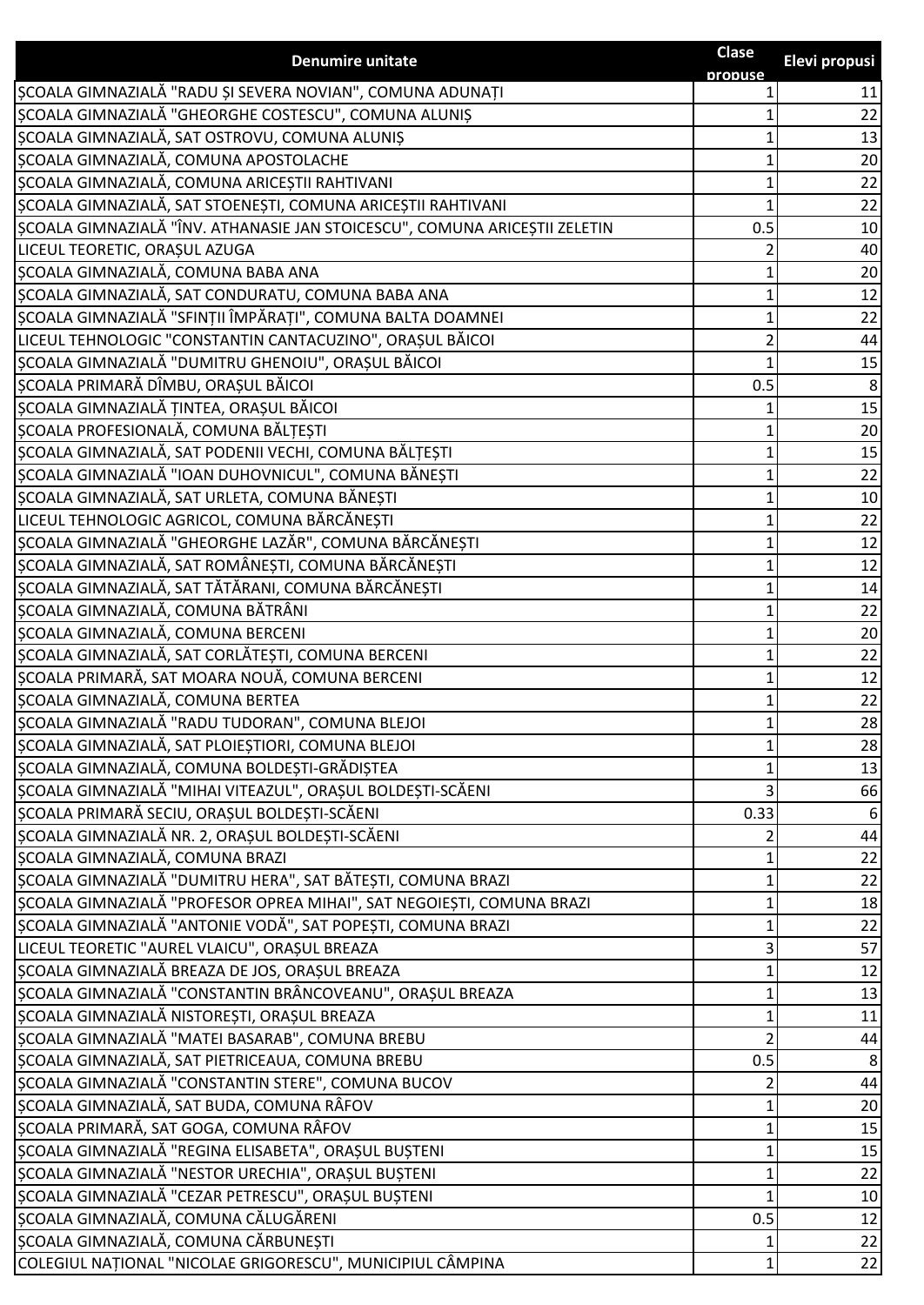| LICEUL TEHNOLOGIC MECANIC, MUNICIPIUL CÂMPINA                                  | 0.5  | 18               |
|--------------------------------------------------------------------------------|------|------------------|
| ȘCOALA GIMNAZIALĂ "ALEXANDRU IOAN CUZA", MUNICIPIUL CÂMPINA                    |      | 22               |
| ȘCOALA GIMNAZIALĂ NR. 3, MUNICIPIUL CÂMPINA                                    | 0.5  | 7                |
| ȘCOALA GIMNAZIALĂ "B.P. HAȘDEU", MUNICIPIUL CÂMPINA                            |      | 66               |
| ȘCOALA GIMNAZIALĂ CENTRALĂ, MUNICIPIUL CÂMPINA                                 |      | 66               |
| ȘCOALA GIMNAZIALĂ "ION CÂMPINEANU", MUNICIPIUL CÂMPINA                         | 3    | 66               |
| ȘCOALA GIMNAZIALĂ "NICHITA STĂNESCU", COMUNA CEPTURA                           |      | 35               |
| ȘCOALA PROFESIONALĂ, COMUNA CERAȘU                                             |      | 15               |
| ȘCOALA GIMNAZIALĂ, SAT SLON, COMUNA CERAȘU                                     |      | 19               |
| ȘCOALA GIMNAZIALĂ "ANDREI RĂDULESCU", COMUNA CHIOJDEANCA                       | 0.5  | 9                |
| ȘCOALA PRIMARĂ, SAT TRENU, COMUNA CHIOJDEANCA                                  | 0.5  | $\overline{4}$   |
| LICEUL TEHNOLOGIC "PROFESOR ILIE GAVRILĂ", SAT CIORANII DE JOS, COMUNA CIORANI |      | 32               |
| ȘCOALA GIMNAZIALĂ, SAT CIORANII DE SUS, COMUNA CIORANI                         |      | 22               |
| ȘCOALA GIMNAZIALĂ, COMUNA COCORĂȘTII COLȚ                                      |      | 20               |
| ȘCOALA GIMNAZIALĂ, COMUNA COCORĂȘTII MISLII                                    |      | 22               |
| ȘCOALA GIMNAZIALĂ, SAT GORUNA, COMUNA COCORĂȘTII MISLII                        | 0.25 | 5                |
| ȘCOALA PRIMARĂ, SAT ȚIPĂREȘTI, COMUNA COCORĂȘTII MISLII                        | 0.25 | $\mathbf{1}$     |
| ȘCOALA GIMNAZIALĂ, COMUNA COLCEAG                                              |      |                  |
|                                                                                |      | 12               |
| ȘCOALA GIMNAZIALĂ, SAT INOTEȘTI, COMUNA COLCEAG                                | 0.5  | $10\,$           |
| ȘCOALA GIMNAZIALĂ, SAT PAREPA-RUȘANI, COMUNA COLCEAG                           | 0.33 | 6                |
| ȘCOALA PRIMARĂ, SAT VÎLCELELE, COMUNA COLCEAG                                  | 0.5  | 5                |
| LICEUL "SIMION STOLNICU", ORAȘUL COMARNIC                                      |      | 44               |
| ȘCOALA GIMNAZIALĂ NR. 2, ORAȘUL COMARNIC                                       |      | 19               |
| ȘCOALA GIMNAZIALĂ POIANA COMARNIC, ORAȘUL COMARNIC                             |      | 19               |
| ȘCOALA GIMNAZIALĂ "PROFESOR CRISTEA STĂNESCU", COMUNA CORNU                    |      | 22               |
| ȘCOALA GIMNAZIALĂ, COMUNA COSMINELE                                            | 0.5  | 7                |
| SCOALA GIMNAZIALĂ, SAT DÂRVARI, COMUNA VALEA CĂLUGĂREASCĂ                      |      | 20               |
| ȘCOALA GIMNAZIALĂ "IOAN MOGA", SAT DIȚEȘTI, COMUNA FILIPEȘTII DE PĂDURE        |      | 44               |
| ȘCOALA GIMNAZIALĂ "PLATON MOCANU", SAT DRAJNA DE JOS, COMUNA DRAJNA            |      | 22               |
| ȘCOALA GIMNAZIALĂ, SAT DRAJNA DE SUS, COMUNA DRAJNA                            |      | 13               |
| ȘCOALA GIMNAZIALĂ, SAT OGRETIN, COMUNA DRAJNA                                  |      | 15               |
| SCOALA PRIMARĂ "LEONIDA SECREȚEANU", SAT BĂRĂITARU, COMUNA DRĂGĂNEȘTI          | 0.5  | 4                |
| SCOALA PRIMARĂ, COMUNA DRĂGĂNEȘTI                                              |      | 32               |
| SCOALA PRIMARĂ, SAT MERI, COMUNA DRĂGĂNEȘTI                                    | 0.5  |                  |
| SCOALA GIMNAZIALĂ "ÎNVĂȚĂTOR DINU NICOLAE", COMUNA DUMBRAVA                    |      | 18               |
| ȘCOALA GIMNAZIALĂ, SAT CIUPELNIȚA, COMUNA DUMBRAVA                             |      | 20               |
| ȘCOALA PRIMARĂ, SAT ZĂNOAGA, COMUNA DUMBRAVA                                   |      | 15               |
| ȘCOALA GIMNAZIALĂ "EROU SERGENT GRIGORE IOAN", COMUNA DUMBRĂVEȘTI              |      | 20               |
| SCOALA GIMNAZIALĂ, SAT PLOPENI, COMUNA DUMBRĂVEȘTI                             |      | $20\,$           |
| ȘCOALA GIMNAZIALĂ, COMUNA FÂNTÂNELE                                            |      | 11               |
| LICEUL TEORETIC, COMUNA FILIPEȘTII DE PĂDURE                                   |      | 66               |
| ȘCOALA GIMNAZIALĂ, COMUNA FILIPEȘTII DE TÂRG                                   |      | 21               |
| ȘCOALA GIMNAZIALĂ, SAT BRĂTĂȘANCA, COMUNA FILIPEȘTII DE TÂRG                   |      | 22               |
| ȘCOALA GIMNAZIALĂ, COMUNA FLOREȘTI                                             |      | 40               |
| ȘCOALA GIMNAZIALĂ, SAT CĂTINA, COMUNA FLOREȘTI                                 |      | 12               |
| ȘCOALA GIMNAZIALĂ "LAURENȚIU FULGA", SAT FULGA DE SUS, COMUNA FULGA            |      | 14               |
| ȘCOALA GIMNAZIALĂ, SAT FULGA DE JOS, COMUNA FULGA                              |      | 13               |
| ȘCOALA GIMNAZIALĂ, COMUNA GHERGHIȚA                                            |      | 22               |
| ȘCOALA GIMNAZIALĂ, COMUNA GORNET                                               |      | 16               |
| ȘCOALA PRIMARĂ, SAT CUIB, COMUNA GORNET                                        | 0.2  | 3                |
| ȘCOALA PRIMARĂ, SAT NUCET, COMUNA GORNET                                       | 0.25 | $\mathsf 3$      |
| ȘCOALA GIMNAZIALĂ, COMUNA GORNET-CRICOV                                        |      | 20               |
| SCOALA GIMNAZIALĂ, COMUNA GURA VADULUI                                         |      | 22               |
| SCOALA GIMNAZIALĂ, COMUNA GURA VITIOAREI                                       | 2    | 40               |
| ȘCOALA GIMNAZIALĂ, SAT BUGHEA DE JOS, COMUNA GURA VITIOAREI                    | 0.5  | $11\,$           |
| ȘCOALA GIMNAZIALĂ, SAT POIANA COPĂCENI, COMUNA GURA VITIOAREI                  | 0.33 | $6 \overline{6}$ |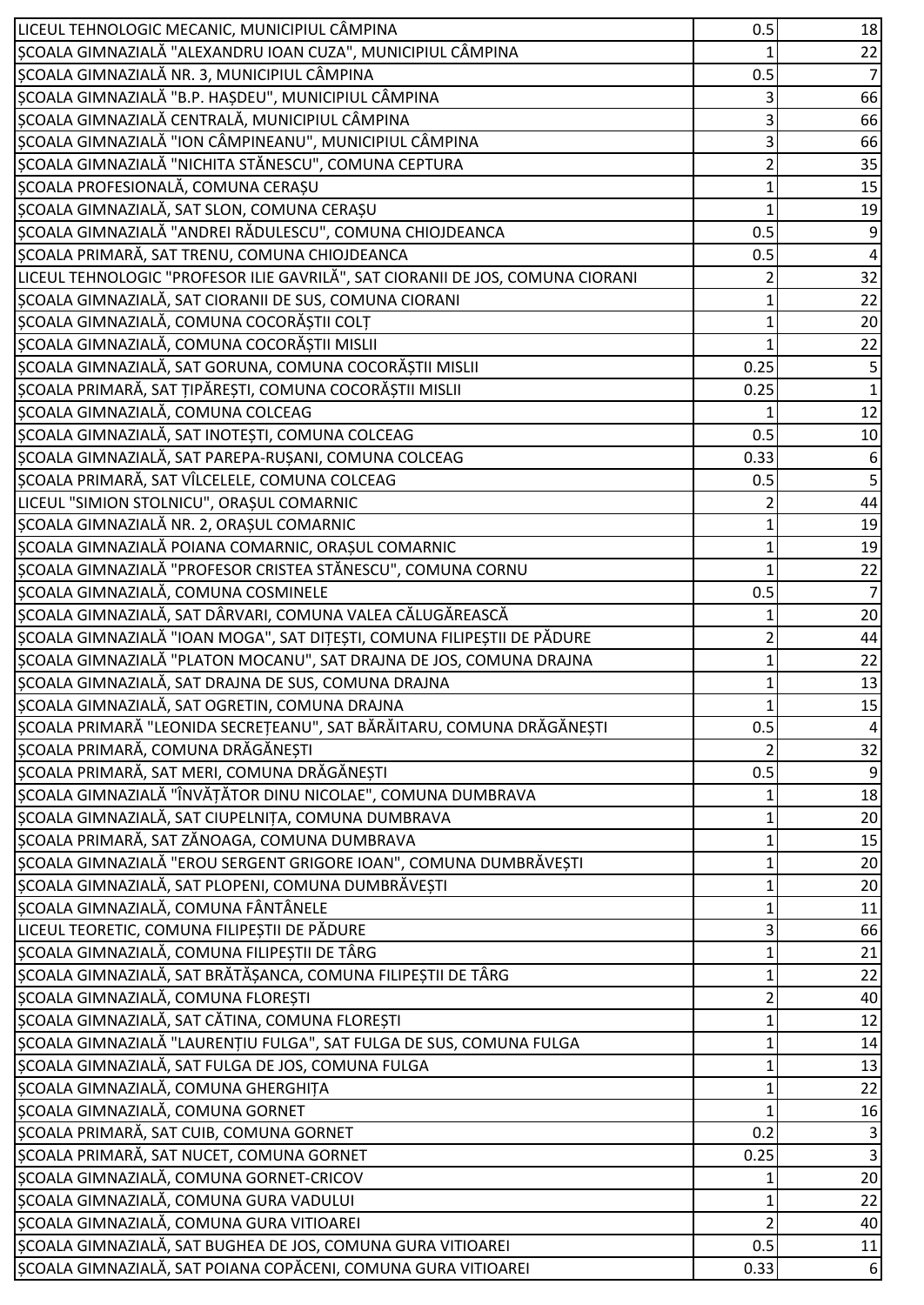| ȘCOALA PRIMARĂ, SAT MOCEȘTI, COMUNA IORDĂCHEANU                             | 0.5  | 10             |
|-----------------------------------------------------------------------------|------|----------------|
| ȘCOALA GIMNAZIALĂ, SAT VALEA CUCULUI, COMUNA IORDĂCHEANU                    |      | 17             |
| ȘCOALA GIMNAZIALĂ "TRAIAN SĂVULESCU", COMUNA IZVOARELE                      |      | 10             |
| ȘCOALA GIMNAZIALĂ, SAT HOMORÂCIU, COMUNA IZVOARELE                          |      | 13             |
| ȘCOALA PRIMARĂ, SAT MALU VÂNĂT, COMUNA IZVOARELE                            | 0.2  |                |
| ȘCOALA GIMNAZIALĂ, SAT SCHIULEȘTI, COMUNA IZVOARELE                         | 0.5  | 9              |
| ȘCOALA GIMNAZIALĂ, COMUNA JUGURENI                                          | 0.2  | 5              |
| ȘCOALA GIMNAZIALĂ, COMUNA LAPOȘ                                             | 0.5  | 5              |
| ȘCOALA GIMNAZIALĂ LILIEȘTI, ORAȘUL BĂICOI                                   |      | 44             |
| ȘCOALA GIMNAZIALĂ "EROILOR", COMUNA LIPĂNEȘTI                               |      | 20             |
| ȘCOALA GIMNAZIALĂ "SPIREA SORESCU", SAT ZAMFIRA, COMUNA LIPĂNEȘTI           |      | 15             |
| ȘCOALA GIMNAZIALĂ "PROF. DINU MIHAIL DAN", SAT MAGULA, COMUNA TOMȘANI       |      | 16             |
| ȘCOALA GIMNAZIALĂ, SAT LOLOIASCA, COMUNA TOMȘANI                            | 0.5  | 10             |
| ȘCOALA GIMNAZIALĂ, COMUNA MĂGURELE                                          |      | 22             |
| ȘCOALA GIMNAZIALĂ, COMUNA MĂGURENI                                          |      | 44             |
| ȘCOALA PRIMARĂ, SAT SATU BANULUI, COMUNA MĂGURENI                           | 0.33 |                |
| ȘCOALA GIMNAZIALĂ, SAT MĂNECIU-PĂMÂNTENI, COMUNA MĂNECIU                    |      | 35             |
| COLEGIUL "FERDINAND I", COMUNA MĂNECIU                                      |      | 44             |
| ȘCOALA PRIMARĂ NR. 1, SAT CHEIA, COMUNA MĂNECIU                             | 0.2  | $\overline{3}$ |
| ȘCOALA GIMNAZIALĂ "GHEORGHE DIBOȘ", COMUNA MĂNEȘTI                          |      | 40             |
| ȘCOALA GIMNAZIALĂ, SAT MĂRGINENII DE JOS, COMUNA FILIPEȘTII DE TÂRG         |      | 30             |
| LICEUL TEORETIC "GRIGORE TOCILESCU", ORAȘUL MIZIL                           |      | 22             |
| ȘCOALA GIMNAZIALĂ NR. 1, ORAȘUL MIZIL                                       |      | 66             |
| ȘCOALA GIMNAZIALĂ "SFÂNTA MARIA", ORAȘUL MIZIL                              |      | 22             |
| ȘCOALA GIMNAZIALĂ "SFÂNTUL NICOLAE", ORAȘUL MIZIL                           |      | 44             |
| ȘCOALA GIMNAZIALĂ, SAT NEDELEA, COMUNA ARICEȘTII RAHTIVANI                  |      | 29             |
| ȘCOALA PRIMARĂ, SAT OLARII VECHI, COMUNA OLARI                              |      | 22             |
| SCOALA GIMNAZIALĂ "ANDREI NICOLESCU-PĂCUREȚI", COMUNA PĂCUREȚI              |      | 13             |
| ȘCOALA PRIMARĂ, SAT MATIȚA, COMUNA PĂCUREȚI                                 | 0.5  | 6              |
| ȘCOALA GIMNAZIALĂ "TOMA T. SOCOLESCU", COMUNA PĂULEȘTI                      |      | 22             |
| ȘCOALA GIMNAZIALĂ "VLAD MUȘATESCU", SAT GĂGENI, COMUNA PĂULEȘTI             | 0.5  | 10             |
| ȘCOALA GIMNAZIALĂ "MIHAI VODĂ", SAT PLEAȘA, COMUNA BUCOV                    | 2    | 44             |
| COLEGIUL DE ARTĂ "CARMEN SYLVA", MUNICIPIUL PLOIEȘTI                        |      | 44             |
| COLEGIUL NATIONAL PEDAGOGIC "REGINA MARIA", MUNICIPIUL PLOIEȘTI             | 3    | 66             |
| COLEGIUL NAȚIONAL "ION LUCA CARAGIALE", MUNICIPIUL PLOIEȘTI                 |      | 22             |
| LICEUL TEHNOLOGIC DE SERVICII "SFÂNTUL APOSTOL ANDREI", MUNICIPIUL PLOIEȘTI |      | 22             |
| ȘCOALA GIMNAZIALĂ "ANDREI MUREȘANU", MUNICIPIUL PLOIEȘTI                    | 2    | 44             |
| ȘCOALA GIMNAZIALĂ "ANTON PANN", MUNICIPIUL PLOIEȘTI                         |      | 22             |
| ȘCOALA GIMNAZIALĂ "CANDIANO POPESCU", MUNICIPIUL PLOIEȘTI                   |      | 22             |
| SCOALA GIMNAZIALĂ NR. 13, MUNICIPIUL PLOIEȘTI                               |      | 17             |
| SCOALA GIMNAZIALĂ "ELENA DOAMNA", MUNICIPIUL PLOIEȘTI                       | 2    | 44             |
| ȘCOALA GIMNAZIALĂ "GEORGE COȘBUC", MUNICIPIUL PLOIEȘTI                      | 2    | 44             |
| SCOALA GIMNAZIALĂ "GEORGE EMIL PALADE", MUNICIPIUL PLOIEȘTI                 | 4    | 88             |
| ȘCOALA GIMNAZIALĂ "GRIGORE MOISIL", MUNICIPIUL PLOIEȘTI                     | 4    | 88             |
| ȘCOALA GIMNAZIALĂ "HENRI MATHIAS BERTHELOT", MUNICIPIUL PLOIEȘTI            | 3    | 66             |
| ȘCOALA GIMNAZIALĂ "I.A.BASSARABESCU", MUNICIPIUL PLOIEȘTI                   | 4    | 88             |
| ȘCOALA GIMNAZIALĂ "IOAN GRIGORESCU", MUNICIPIUL PLOIEȘTI                    |      | 22             |
| ȘCOALA GIMNAZIALĂ "MIHAI EMINESCU", MUNICIPIUL PLOIEȘTI                     | 3    | 66             |
| ȘCOALA GIMNAZIALĂ "NICOLAE BĂLCESCU", MUNICIPIUL PLOIEȘTI                   |      | 66             |
| ȘCOALA GIMNAZIALĂ "NICOLAE IORGA", MUNICIPIUL PLOIEȘTI                      |      | 88             |
| ȘCOALA GIMNAZIALĂ "NICOLAE TITULESCU", MUNICIPIUL PLOIEȘTI                  |      | 36             |
| ȘCOALA GIMNAZIALĂ "FLORIN COMIȘEL", MUNICIPIUL PLOIEȘTI                     |      | 22             |
| ȘCOALA GIMNAZIALĂ "PROFESOR NICOLAE SIMACHE", MUNICIPIUL PLOIEȘTI           | 3    | 66             |
| ȘCOALA GIMNAZIALĂ "IENĂCHIȚĂ VĂCĂRESCU", MUNICIPIUL PLOIEȘTI                |      | 22             |
| ȘCOALA GIMNAZIALĂ "RADU STANIAN", MUNICIPIUL PLOIEȘTI                       | 2    | 44             |
| ȘCOALA GIMNAZIALĂ NR. 19, MUNICIPIUL PLOIEȘTI                               |      | 22             |
|                                                                             |      |                |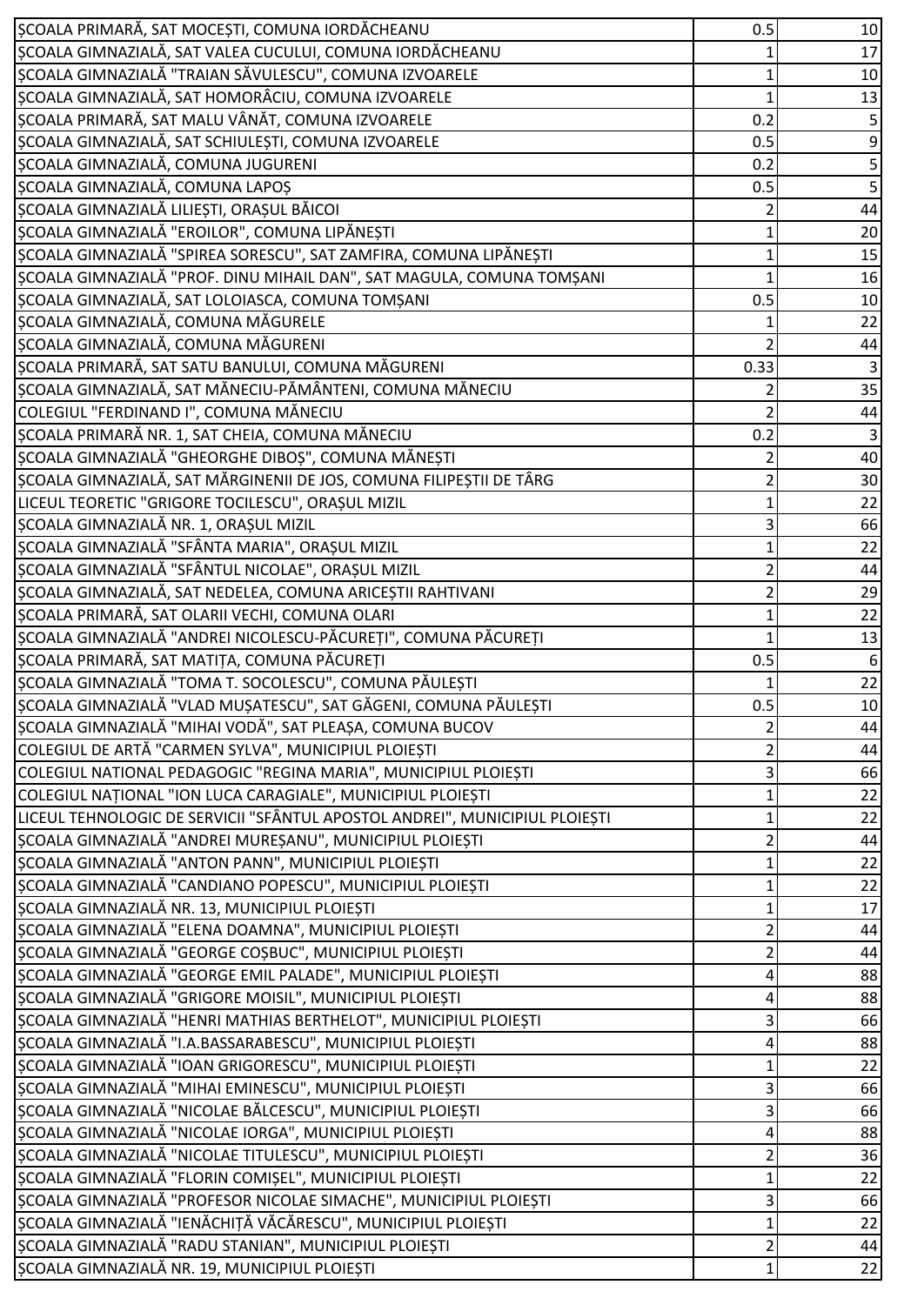| ȘCOALA GIMNAZIALĂ "RAREȘ VODĂ", MUNICIPIUL PLOIEȘTI                                                                     | 2    | 44                   |
|-------------------------------------------------------------------------------------------------------------------------|------|----------------------|
| ȘCOALA GIMNAZIALĂ "SFÂNTA VINERI", MUNICIPIUL PLOIEȘTI                                                                  |      | 110                  |
| ȘCOALA GIMNAZIALĂ "SFÂNTUL VASILE", MUNICIPIUL PLOIEȘTI                                                                 |      | 88                   |
| ȘCOALA GIMNAZIALĂ "TOMA CARAGIU", MUNICIPIUL PLOIEȘTI                                                                   |      | 44                   |
| ȘCOALA PRIMARĂ "CONCORDIA", MUNICIPIUL PLOIEȘTI                                                                         |      | 25                   |
| LICEUL "CAROL I", ORAȘUL PLOPENI                                                                                        |      | 44                   |
| ȘCOALA GIMNAZIALĂ, COMUNA PLOPU                                                                                         |      | 22                   |
| ȘCOALA GIMNAZIALĂ, COMUNA PODENII NOI                                                                                   |      | 21                   |
| ȘCOALA GIMNAZIALĂ, SAT MEHEDINȚA, COMUNA PODENII NOI                                                                    | 0.5  | 7                    |
| ȘCOALA PRIMARĂ, SAT RAHOVA, COMUNA PODENII NOI                                                                          | 0.5  | 8                    |
| ȘCOALA GIMNAZIALĂ, SAT VALEA DULCE, COMUNA PODENII NOI                                                                  | 0.5  | 8                    |
| ȘCOALA GIMNAZIALĂ "PROFESOR EUGENIU CORBU", SAT PODGORIA, COMUNA TĂTARU                                                 | 0.25 | 4                    |
| SCOALA GIMNAZIALĂ "ÎNVĂȚĂTOR ION MATEESCU", COMUNA POIANA CÂMPINA                                                       |      | 22                   |
| ȘCOALA GIMNAZIALĂ, SAT OLOGENI, COMUNA POIENARII BURCHII                                                                |      | 20                   |
| ȘCOALA PRIMARĂ, SAT POIENARII RALI, COMUNA POIENARII BURCHII                                                            |      | 20                   |
| ȘCOALA GIMNAZIALĂ, SAT NUCȘOARA DE JOS, COMUNA POSEȘTI                                                                  |      | $\overline{22}$      |
| ȘCOALA GIMNAZIALĂ, SAT VALEA PLOPULUI, COMUNA POSEȘTI                                                                   |      | 14                   |
| ȘCOALA GIMNAZIALĂ "ALEXANDRU IOAN CUZA", SAT POTIGRAFU, COMUNA GORGOTA                                                  |      | 20                   |
| ȘCOALA GIMNAZIALĂ, SAT POIENARII APOSTOLI, COMUNA GORGOTA                                                               |      | 15                   |
| ȘCOALA GIMNAZIALĂ "MĂNĂSTIREANU MIHAI", COMUNA PREDEAL-SĂRARI                                                           |      | 12                   |
| ȘCOALA GIMNAZIALĂ, SAT VITIOARA DE SUS, COMUNA PREDEAL-SĂRARI                                                           | 0.5  | 10                   |
| ȘCOALA PRIMARĂ, SAT DRĂGĂNEASA, COMUNA PROVIȚA DE JOS                                                                   |      | 20                   |
| ȘCOALA GIMNAZIALĂ "MITROPOLIT PIMEN GEORGESCU", COMUNA PROVIȚA DE SUS                                                   |      | 22                   |
| ȘCOALA PRIMARĂ, SAT ODĂILE, COMUNA PUCHENII MARI                                                                        |      | 14                   |
| ȘCOALA GIMNAZIALĂ, SAT PIETROȘANI, COMUNA PUCHENII MARI                                                                 |      |                      |
| ȘCOALA GIMNAZIALĂ, SAT PUCHENII MOȘNENI, COMUNA PUCHENII MARI                                                           |      | 20                   |
| ȘCOALA GIMNAZIALĂ, COMUNA SALCIA                                                                                        | 0.33 | 20<br>$\overline{7}$ |
| ȘCOALA GIMNAZIALĂ, COMUNA SĂLCIILE                                                                                      |      | 15                   |
| ȘCOALA PROFESIONALĂ, COMUNA SÂNGERU                                                                                     |      | 44                   |
| ȘCOALA GIMNAZIALĂ, SAT MIREȘU MARE, COMUNA SÂNGERU                                                                      |      | 14                   |
| SCOALA GIMNAZIALĂ, COMUNA SCORȚENI                                                                                      |      | 12                   |
| ȘCOALA GIMNAZIALĂ, SAT BORDENI, COMUNA SCORȚENI                                                                         |      | 15                   |
| ȘCOALA PRIMARĂ, SAT MISLEA, COMUNA SCORȚENI                                                                             | 0.5  |                      |
| ȘCOALA GIMNAZIALĂ, COMUNA SECĂRIA                                                                                       | 0.33 | 7                    |
| ȘCOALA GIMNAZIALĂ "GEORGE ENESCU", ORAȘUL SINAIA                                                                        |      | 36                   |
| ȘCOALA GIMNAZIALĂ "PRINCIPESA MARIA", ORAȘUL SINAIA                                                                     |      | 36                   |
| LICEUL TEORETIC "ȘERBAN VODĂ", ORAȘUL SLĂNIC                                                                            |      | 22                   |
| SCOALA PROFESIONALĂ, COMUNA STARCHIOJD                                                                                  |      | 35                   |
| SCOALA GIMNAZIALĂ, SAT STREJNICU, COMUNA TÂRGȘORUL VECHI                                                                |      | 44                   |
| SCOALA GIMNAZIALĂ, COMUNA SURANI                                                                                        |      | 15                   |
| ȘCOALA GIMNAZIALĂ "MINERVA ALEXANDRESCU", COMUNA ȘOIMARI                                                                |      | 22                   |
| ȘCOALA PRIMARĂ, SAT MĂGURA, COMUNA ȘOIMARI                                                                              | 0.33 | 5                    |
| ȘCOALA GIMNAZIALĂ, COMUNA ȘOTRILE                                                                                       |      | 22                   |
| ȘCOALA GIMNAZIALĂ, COMUNA ȘTEFEȘTI                                                                                      |      |                      |
| ȘCOALA GIMNAZIALĂ, COMUNA TALEA                                                                                         |      | 14                   |
|                                                                                                                         | 0.33 |                      |
| ȘCOALA GIMNAZIALĂ, SAT TĂRICENI, COMUNA ȘIRNA<br>ȘCOALA GIMNAZIALĂ, SAT HĂBUD, COMUNA ȘIRNA                             |      | 40                   |
|                                                                                                                         |      | 10                   |
| ȘCOALA GIMNAZIALĂ, COMUNA TÂRGȘORU VECHI                                                                                |      | 32                   |
| ȘCOALA GIMNAZIALĂ "DUMITRU BREZEANU", COMUNA TEIȘANI<br>SCOALA GIMNAZIALĂ "MOISE VASILESCU", SAT OLTENI, COMUNA TEIȘANI | 0.5  | 17                   |
| ȘCOALA GIMNAZIALĂ NR. 1, COMUNA TELEGA                                                                                  | 0.5  | 4<br>12              |
| ȘCOALA GIMNAZIALĂ "ALEXANDRU POPESCU-TELEGA", COMUNA TELEGA                                                             |      | 14                   |
| LICEUL TEHNOLOGIC "CAROL I", COMUNA VALEA DOFTANEI                                                                      |      | 40                   |
| ȘCOALA GIMNAZIALĂ "EROU ÎNV. I. DRĂGĂNESCU", SAT TRĂISTENI, COMUNA VALEA DOFTANEI                                       | 2    | 16                   |
| ȘCOALA GIMNAZIALĂ, COMUNA TINOSU                                                                                        |      | 15                   |
| LICEUL TEORETIC "BRÂNCOVEANU VODĂ", ORAȘUL URLAȚI                                                                       |      | 66                   |
|                                                                                                                         | 3    |                      |